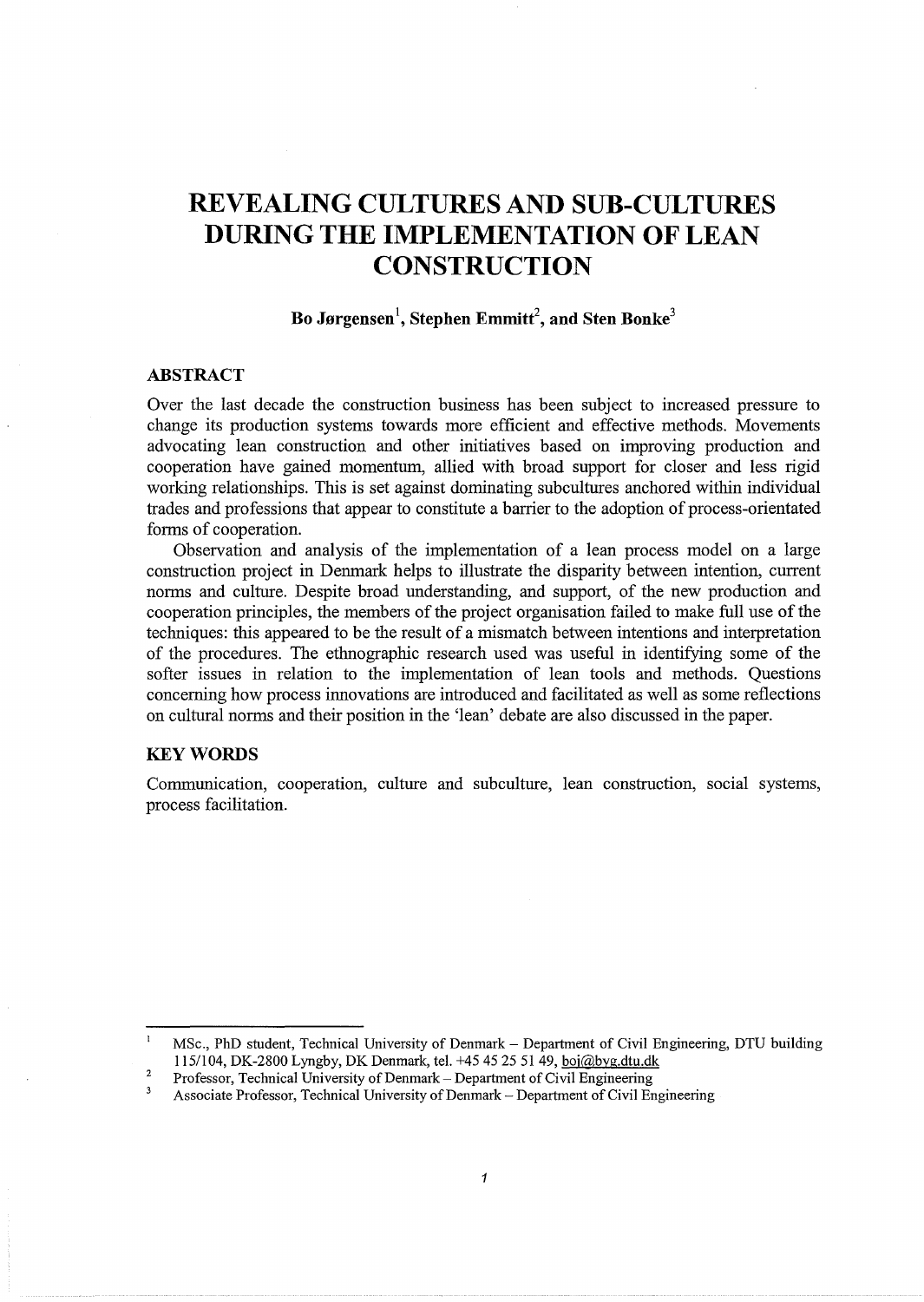## **INTRODUCTION**

Culture in general, and organisational culture in particular, is subject to much attention in management literature. This is not surprising as culture is vital for the human being's interpretation of meaning in relation to work and social processes of all kinds. Introducing new process-orientated lean construction principles is much more than just a matter of revised procedures but to a great extent a question of interpretation within existing culture(s).

This paper first introduces organisational characteristics of construction and discusses these in relation to theory and studies of organisational culture. Thereupon culture related impacts of lean construction implementation are highlighted through an introduction to a case study from Denmark. Finally results are discussed in the perspective of applying processorientated management innovation to construction.

## **THE CONSTRUCTION CONTEXT**

When studying and discussing cultures in construction it is important to understand the context in which those cultures may be displayed. Two issues are central for understanding this context: the peculiarities of construction including the sector's project organisation and the historical development of construction.

A large building is by nature typically a 'one-of-a-kind' product of considerable proportions and complexity and the overall *projects* are basically individual. The assembly process is subject to rigid ties concerning the high amount of tasks with mutual interdependence and often bound to sequential execution.

Construction project organisations have, for a long time, been considered a barrier to efficient project management. This is reflected in various evaluation initiatives (e.g. Egan 1998). A project organisation is temporary and composed for a particular project only. Individual tasks and subtasks are subcontracted to different companies each responsible only for own technical assignments. Thus different roles and responsibilities are reflected in different objectives. This often leads to unfortunate situations where only client and project management have a direct interest in the overall project performance (Emmitt 1999, Tavistock 1966). Consequently we often witness pronounced sub-optimisation and other forms of opportunism within the project organisations (Bosch & Philips 2003), a phenomenon highlighted by the Tavistock Institute in 1966 (Tavistock 1966).

#### ORGANISATION BY TRADE AND PROFESSION

For centuries different trades were organised in guilds (suspended in Denmark in 1857), unions and/or closed societies. This was characteristic for the construction sector in Denmark and several other countries. Trade companies were small and operated independently as they offered the services of their profession to shifting clients. In this respect little has changed. The vast majority of subcontractors are specialised in one trade discipline reflecting assignments typically tendered. This specialisation and professional diversity has led to increased fragmentation and problems with communication between specialists (Emmitt  $\&$ Gorse 2003).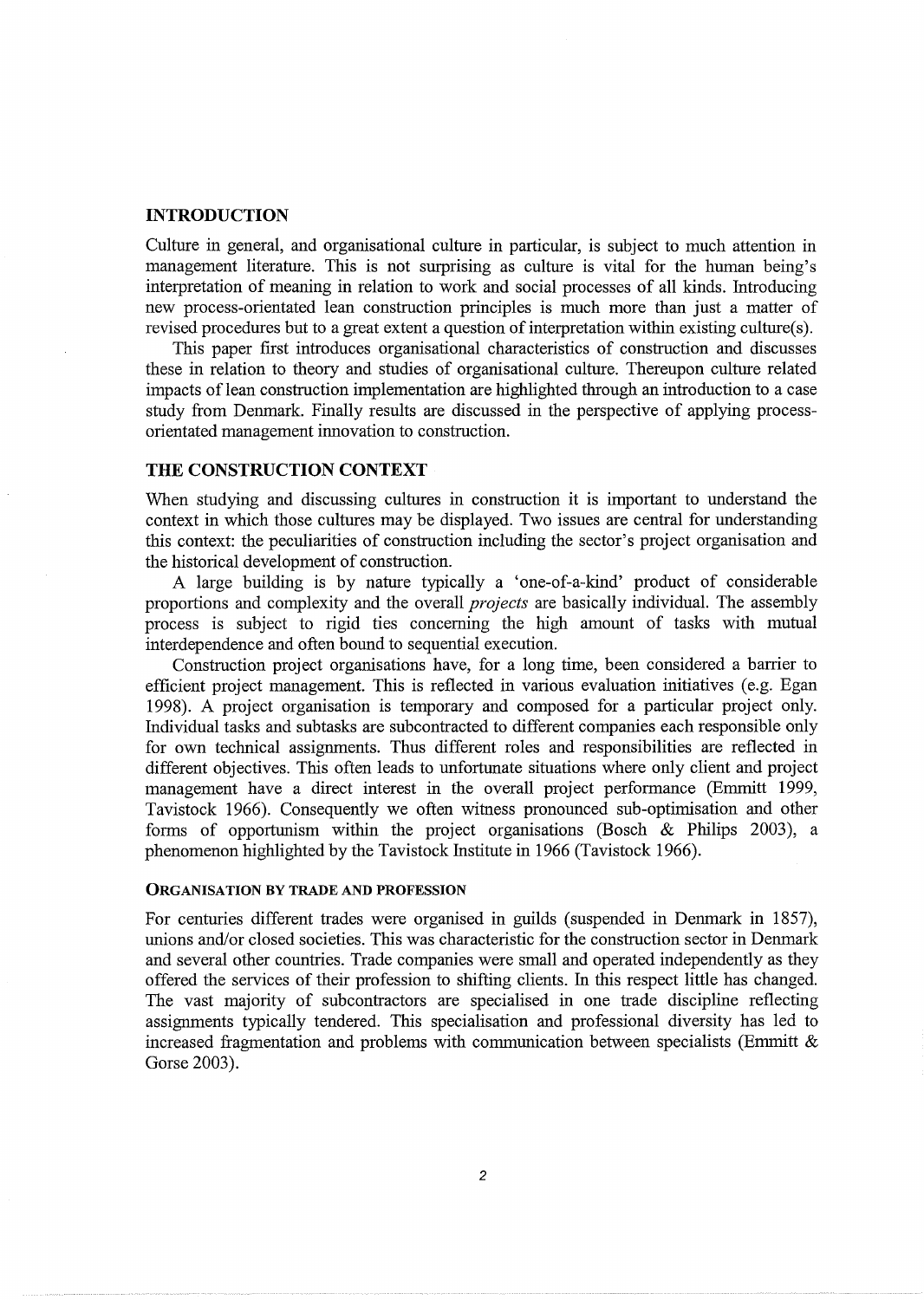Over the years building projects have become gradually more complex in terms of size, technology and organisation. Until World War II the physical construction work was subcontracted to typically around seven subcontractors each representing a classic trade. Permanent cooperation partnerships were common. In Denmark it is nowadays not uncommon operating with 30-50 subcontractors of which many have specialised in recently introduced disciplines of e.g. HV AC, IT network installations etc. The extent of subcontracting does however varies considerably from country to country (Bosch & Philips 2003). Permanent partnerships are exceptions and usually of limited extend as subject to unstable demand and rigid public regulation prescribing subcontracting through procedures of competitive tendering.

Workers and unions typically oppose the idea of multi-skilled workers and many also multidisciplinary gangs. One reason for this attitude is to be found in political interests of protecting privileges and sectional interests. These positions (reflected also in the educational structures) support the individual's strong identification with his/her profession (Hancock 2000) rather than with the construction work at large.

People are continuously moving from one project to another, work is done at various locations and construction workers often have little contact with the firms employing them. Employment is often insecure and workers generally display a high degree of mobility, shifting between different firms or gangs, dependent on where contracts for work has been obtained. "A study of Danish construction workers' mobility in the year 1993-1994 showed that 40% had moved to different employers during the twelve month period (BAT 1997).

In the construction sector many consider it conventional wisdom that strong subcultures are found within the different trades and that these are bound to profession and not individual firms, an assumption supported in research by Hancock (2000).

#### HIERARCHY AND SUB-ORGANISATIONS

Another characteristic of the construction profession is the extensive hierarchy of the typical project organisation where not only different organisational "layers" but also company boarders (and affiliated individual interests) contribute to a pronounced fragmentation of the production process (Emmitt & Gorse 2003). Cooperation is to take place as described in the official organisation charts. Nevertheless cooperation and communication follow systems and patterns very different from the ordinary channels of command (Hill 1995).

A classic study exposed no less than five de facto sub-organisations within the individual projects (Tavistock 1966):

- a) *A system of operations;* largely represented by the formal project management of the main contractor, designers and client representatives to execute the project in accordance with the project material.
- b) *A system of resource controllers;* the system organising production resources, represented by the subcontractors' own management of labour, material etc.
- c) *A system offormal controls (directive functions);* the hierarchal structure through which tasks and operations are directed and divided between teams and gangs, typically coordinated by foremen and clerks of work.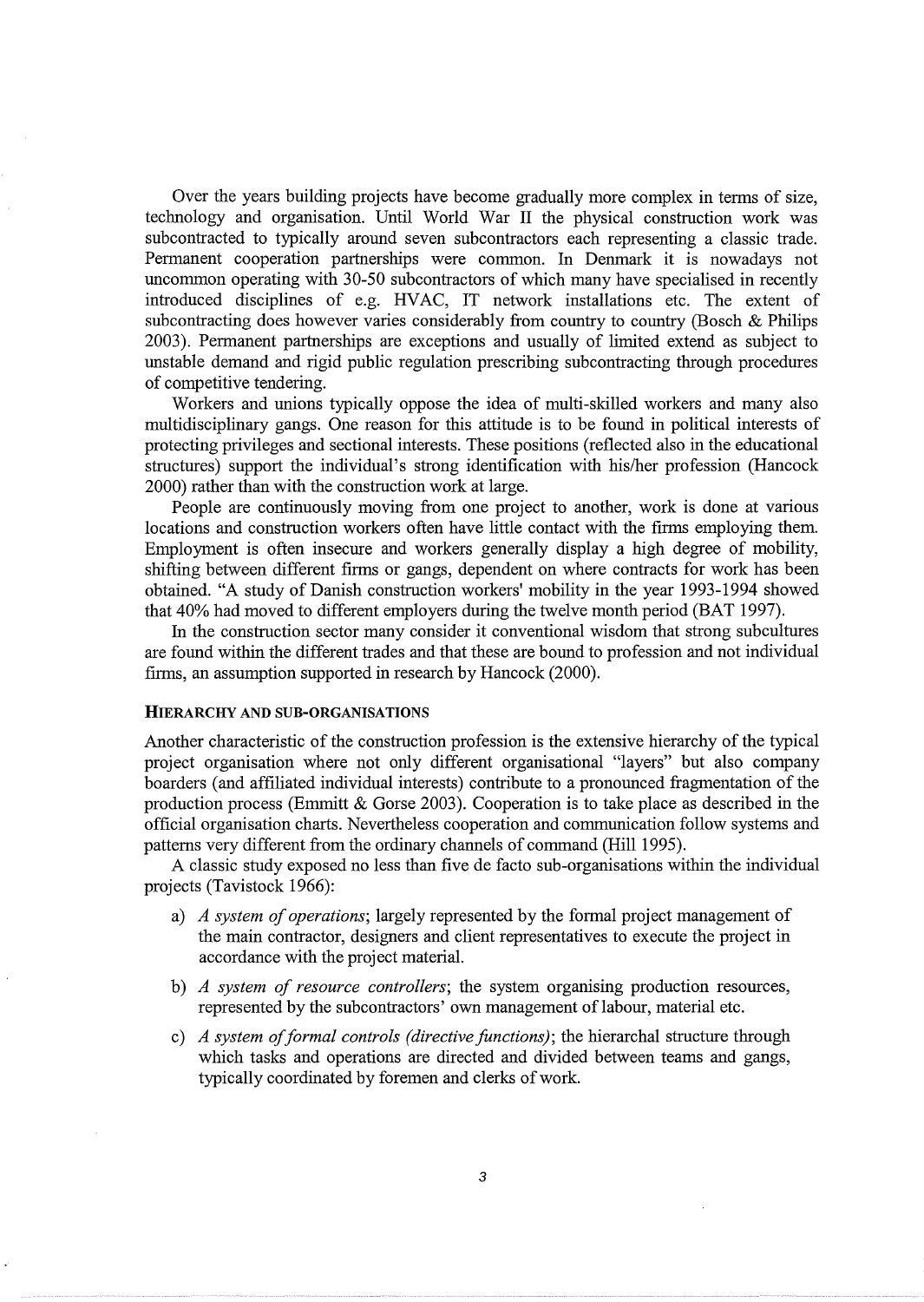- d) *A system of informal controls (adaptive functions);* the system in which everyday practical matters are negotiated and dealt with outside the procedures of formal systems.
- e) *A system of social and personal relations;* the structures of interpersonal relations crucial for interaction, cooperation and hence to project performance.

Research by Hill (1995), Pietroforte (1997) and Wild (2002) found formal project information and communication incomplete why informal communication paths are crucial to project completion. To temporary organisations, the lack of an efficient formal communication network is highly problematic since social and interpersonal relations need to be (re-)established at every project. The combination of a newly put together temporary organisation without de facto functioning formal procedures and a large complex one-of-akind project is likely to cause considerable problems to coordination and control over the production process.

## **DEFINITIONS: SOCIAL SYSTEMS** VS. **CULTURE AND SUBCULTURES**

On the basis of the fragmented organisational reality, construction can be considered a social process (Hill 1995).

A social system, as defined and approached by Tavistock (1966), is: *"a group of people systematically sharing control of a common process".* 

Following this definition many different assignments, tasks and actions are dealt with in what can be seen as different and situation-related social sub-systems.

When approaching cultural phenomena it is important to define what we understand by the term "culture" which is often used in various ways implying very different meaning. Organisational researchers, e.g. Kunda (1992) and Alvesson (2001), often cite Geertz (1973) for defining organisational culture as: *"the shared rules governing cognitive and affective aspects of membership in an organisation, and the means whereby they are expressed."* 

It is important to distinguish between culture and social structures. *Culture* refers to kinds of common mentality of shared ideas, conceptions, meaning and symbols. *Social structures*  refer to systems of action as deriving from social relations and interaction (Alvesson 2001, 2000).

As such culture is not a tangible phenomenon to be found and deduced from individual persons. Culture only exists *between* persons (Alvesson 2001, 2000), and cannot be studied in its pure form independent from the context in which it is manifested.

Many other factors influence the norms and behaviour displayed. The kind of work, organisation, various interests and the individual member's age, sex, education etc. are probably more important for the norms exhibited than the influence of culture (Alvesson 2001). A point emphasising that a construction project organisation in a wider sense only forms a sub-organisation within the sector, which again forms a sub-organisation within society. Organisational culture stem from many external factors of which several originate in the surrounding society at large (Hancock 2000) rather than in e.g. charismatic leadership (Alvesson 2001). This questions if managers at all are in position to affect the culture in companies working as construction contractors. Generally speaking Alvesson (2001) warns against overestimating managers' ability to consciously shape, control and change culture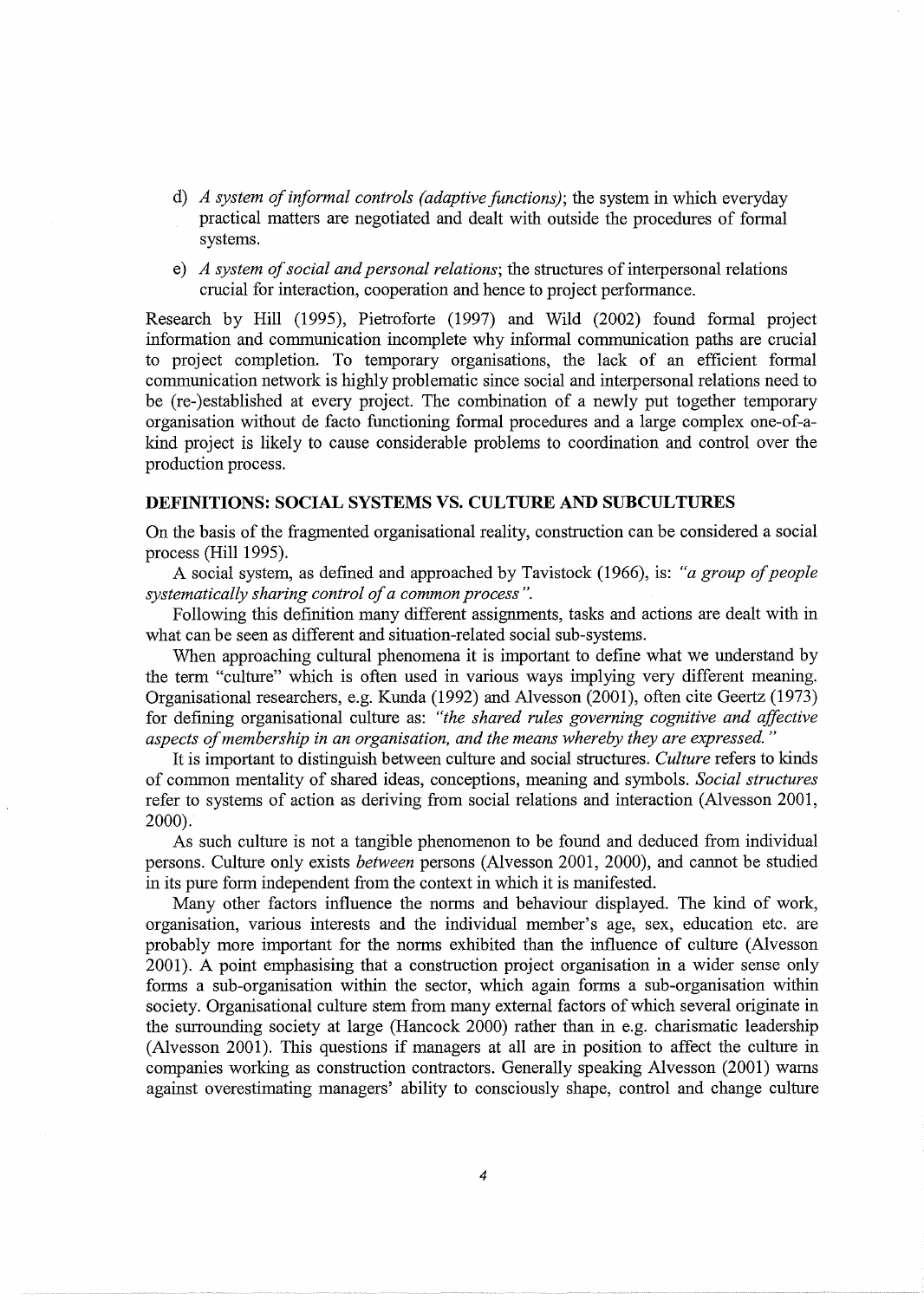within the companies they run. A view differing radically from much popular management literature ascribing top managers extensive opportunity to radically reengineer existing organisational culture (e.g. Kotter 1996). Opposite to the conception of culture as something belonging to and existing within the organisation, Smircich (1983), Alvesson (2001, 2000) and Eisenberg & Riley (2001) introduce an approach through which culture is seen as a root metaphor for "organisation".

## A PARTICULAR CONSTRUCTION CULTURE(?)

Of cultural differences between other industries and construction Hancock (2000) identifies the following examples as characteristic for construction: A culture of *conflict,* a culture of *fragmentation,* a culture of *labour mobility,* a culture of *subcontracting,* a culture of *crisis management* and a *masculine culture.* This indicates that the phenomena revealed by Tavistock (1966) today still haunt construction sites in Denmark (Bosch & Philips 2003) and the UK (e.g. Egan 1998).

## CONTROL AND COOPERATION- THE ACHILLES' HEEL OF CONSTRUCTION

As mentioned above, construction projects experience considerate problems concerning cooperation between the parties involved. Tavistock (1966) states that; *"a social system in which relationships are based on mutual interdependence, and where contributions to the common task are based on sequential finality, does not seem suited effectively to control a process characterised by the interdependence of its operations, fraught with uncertainty and requiring carefully phased decisions and continuous application of all control functions.* " *(p. 45).* 

The Tavistock report argues that formal systems of mechanistic control fail due to reasons deriving from structures and cooperation forms inappropriate for the nature of building projects. The system of informal control and management *tends to produce a climate of endemic crisis (Tavistock 1966: p. 50).* 

Based on the displayed behavioural norms the survey thus concludes on the personality of the individual builder. Alvesson (2001, 2000) advises caution towards the drawing of such parallels.

Tavistock (1966) continues to describe the system of social and personal relations: *"(. . .) inappropriate formal control system, coupled with an adaptive but non-responsible informal system, inevitably produces personal and group stresses and problems for all concerned. (. . .) it is in the later stages of the project (when effectiveness of the process control procedures are nearing their confrontation with the realities of time, cost, and quality of product) that these stresses begin to be felt.* " *(Tavistock 1966: p. 50).* 

These statements appear contradicting. If accepting the argument of the builder's "crisis type of personality" as observed in the survey concerned, it must be questioned how this is to be interpreted in terms of causes for the behaviour exhibited. Are builders less easy to get on with than other people or does the behaviour displayed at construction sites derive from particular institutionalised circumstances present there? In other words; does the "crisis type of personality" derive from a socialisation process as taking place in a construction context? Or is the behaviour (as implicitly suggested in the survey) a result of the individual's nature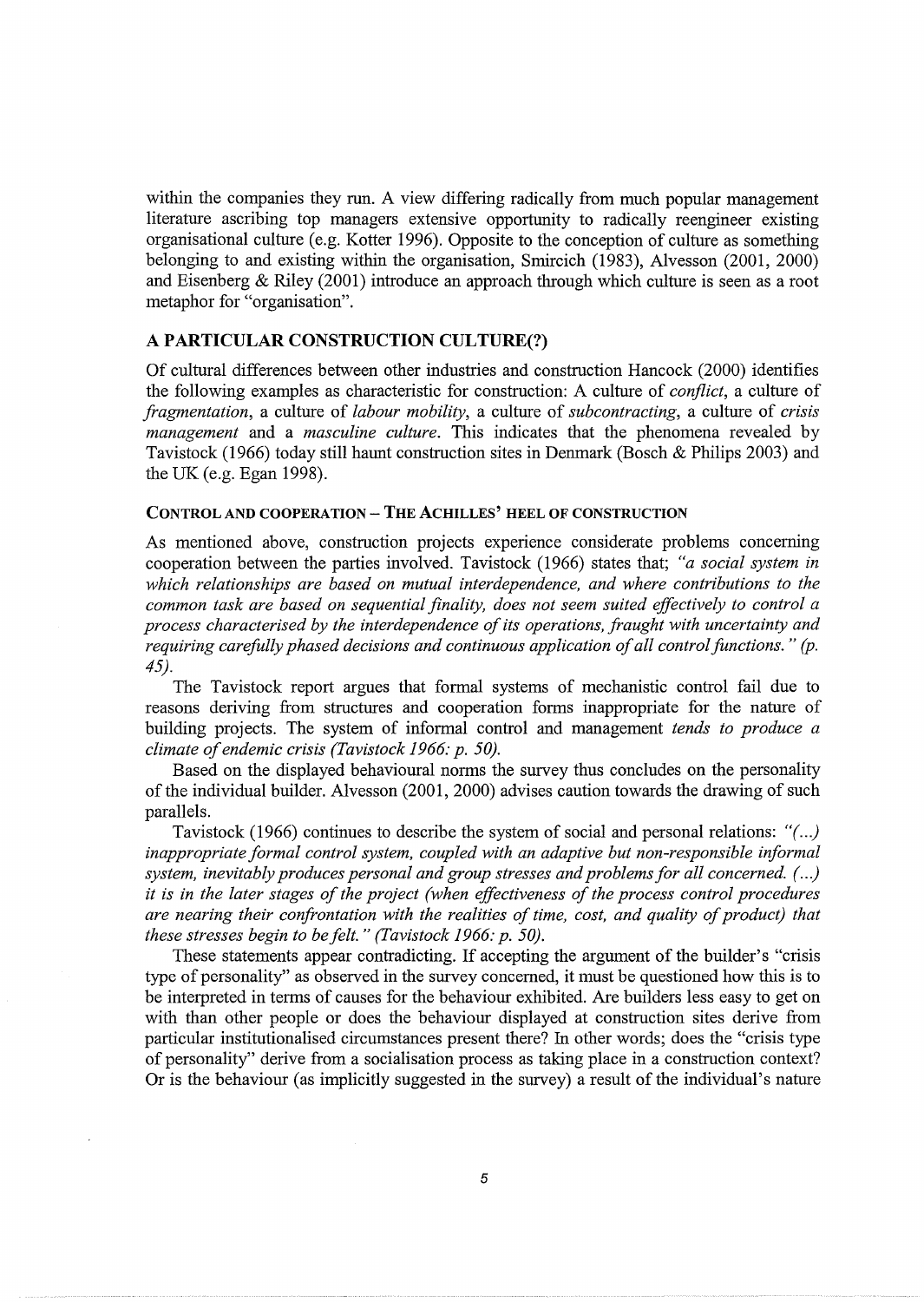and a socialisation process taking place in the surrounding society and brought to site along with the builder? Finally it leaves the question of *how* this behaviour is perceived in the culture of where it is displayed.

The latter of the above quotations states that behaviour is forced upon individuals through certain roles. Implicitly this suggests that conversational identities are developed at construction projects. Whether what is described "crisis type of personality" really was what had been observed is hence a question left unanswered.

#### AMBIGUITY AND SENSE-MAKING

Aspects of organisational culture and how it is displayed are usually marked by ambiguity (Alvesson 2001, 2000; Martin & Meyerson, 1988), which may be what we here see reflected in the Tavistock survey. Behaviour, norms and cultural artefacts do not necessarily reflect rationality in relation to the context in which they are displayed. Tavistock (1966) describes conflict-ridden meetings set to solve problems that the study concluded often derived from the different parties being left no choice but to schedule work with unrealistic possibilities for successful completion. Kärreman & Alvesson (2001) discuss an example from a newspaper's editorial evaluation meeting where little importance is ascribed the actual agenda and the matters discussed. Rather the evaluation meeting serves for internally constructing a common identity of the "newsmakers". In this article they cite Schwartzman (1987) for pointing out that meetings are typically used to make sense of problems, crisis, and decisional choices, rather than to resolve them. Meetings are thus seen as "sense-making devices". If this is true for construction meetings, it supports the conclusions of (Tavistock 1966), Hill (1995) and Pietroforte (1997) arguing that essential coordination activities are executed outside the formal systems.

#### HAVE THINGS IMPROVED?

When the Tavistock survey was published almost 40 years ago it widened the understanding of the complex bounds between work, technology, organisation and social issues in construction. But despite the many years of awareness, little indicates basic improvement concerning cooperation and coordination: on the contrary it seems that problems have compounded with the increasing complexity of modem building (Bosch & Philips 2003).

Proponents of thorough IT -application as a universal solution to communication related problems have exerted influence also in construction and over the last decade large ITinvestments are made. But in terms of improved coordination and productivity they "don't seem to work" (Egan 1998). This supports the argument that communication and control is exercised outside the formal ordinary channels of command as typically approached by ITtools applied.

In *"Makers from Mars, Designers from another Planet? Sub-Cultures in a Joined-up Industry*" Powell (2000) discusses the macho role of the builder vs. softer cooperation issues, in this case represented by the designers and a design culture. It is argued that disparate subcultures between construction designers and builders form a hindrance to effective cooperation throughout the supply chain. Similarly, Hancock (2000) draws attention to cultural factors that must be considered to severely challenge interdisciplinary cooperation.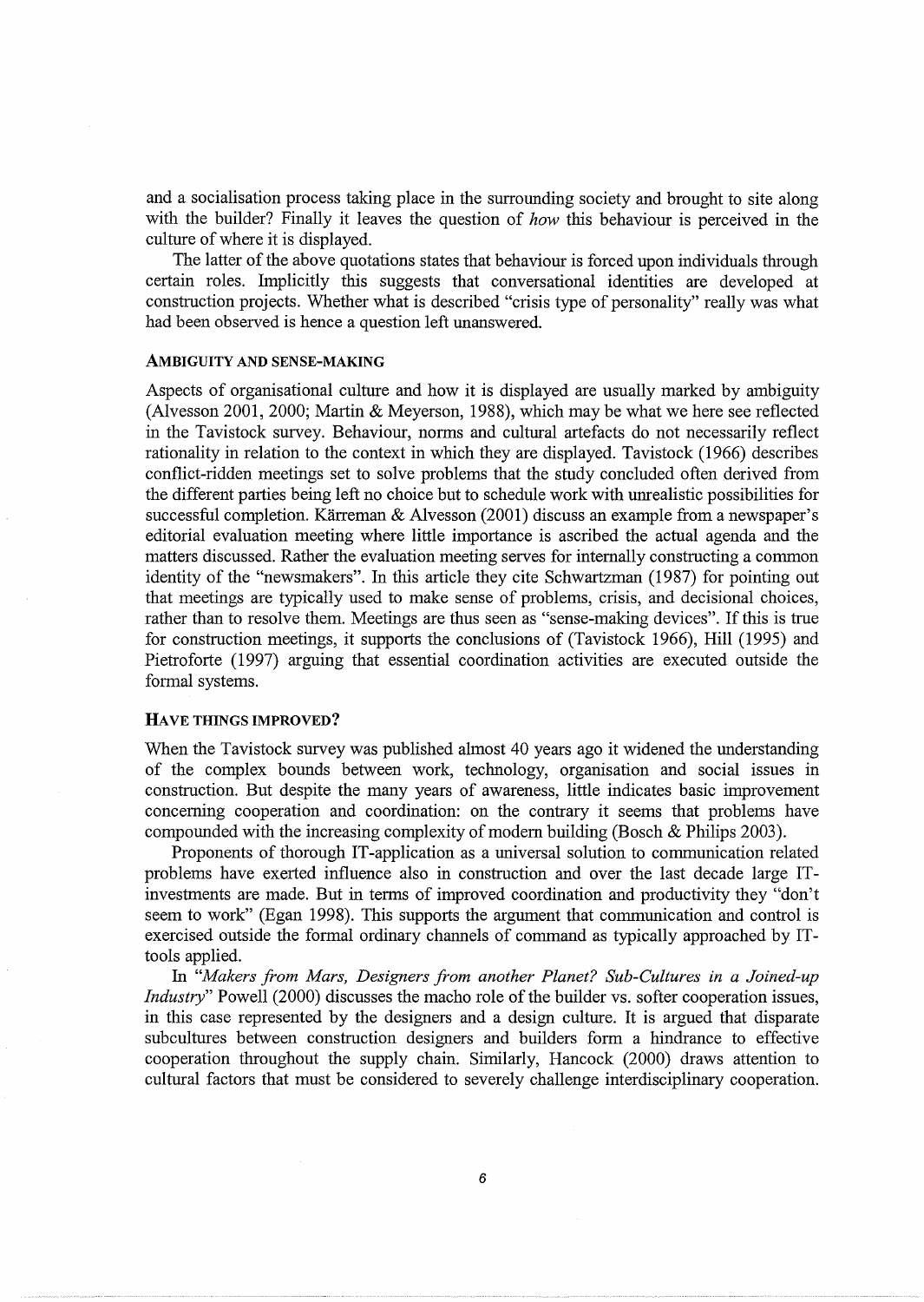Emmitt & Gorse (2003) suggests that one factor contributing to the problems of improving communication within construction projects is the relatively late application of the softer sociological sciences in construction management research.

## A CASE STUDY

The cultural impacts on construction cooperation, as discussed above, can be illustrated by a case study from Denmark where a large design-build office project was monitored over seven months in 2002. The project was managed by a main contractor and around 30 different subcontractors worked simultaneously on site during hectic periods. This particular case was selected because the main contractor was regarded as leading the way in the implementation of lean construction, introducing a proprietary process management system (a management innovation). Lean construction principles and the Last Planner System (Ballard 1994) were applied at this project where the main contractor gave high priority to the cooperation between the parties involved. For using such planning tools good cooperation was regarded necessary since all subcontractors were to take active part in the reactive planning and contribute with feedback from the production.

A non-participant observation approach was adopted with the researcher observing and recording the implementation of the production system. Twenty-six interviews were conducted with participants at all levels in the contracting organisation's offices and construction site. These semi-structured interviews were designed to explore the perceptions of the individuals involved in the implementation process and were a useful tool in helping to validate the findings from the observations.

## A NEW PRODUCTION CONCEPT

The new production concept was based on substituting the traditional *transformation*orientated construction approach with a flow-orientated understanding (Koskela 2000).

Realising that a change towards better cooperation is needed on construction sites if efficiency is to be improved substantially, the new process-orientated procedures were supported through *process facilitation.* This was the task of a so-called *process facilitator*  employed by the main contractor to support planning, coordination and cooperation on site. High-ranking managers of the main contractor put much effort into providing the process facilitator positions with high status and legitimacy.

Construction is a male dominated business (e.g. Hancock 2000, Clarke et al. 2004). However many women entered jobs as process facilitators. At many instances members of the main contractor's organisation stated that women are the best process facilitators because women's "human skills" are superior to men's. The most visible proponent of this view was an external consultant deeply involved in developing and implementing the new production concept. The consultant often publicly declared that all process facilitators ought to be women "because women can handle difficult social processes where men fail".

However, no deeper analytical arguments were brought up for support of the assumption that women by nature are the best process facilitators. Rather it must be assumed that this belief reflects; a) recognition of the conflict-ridden masculine culture embedded in current practices, and b) traditional perceptions within the business (resulting directly from and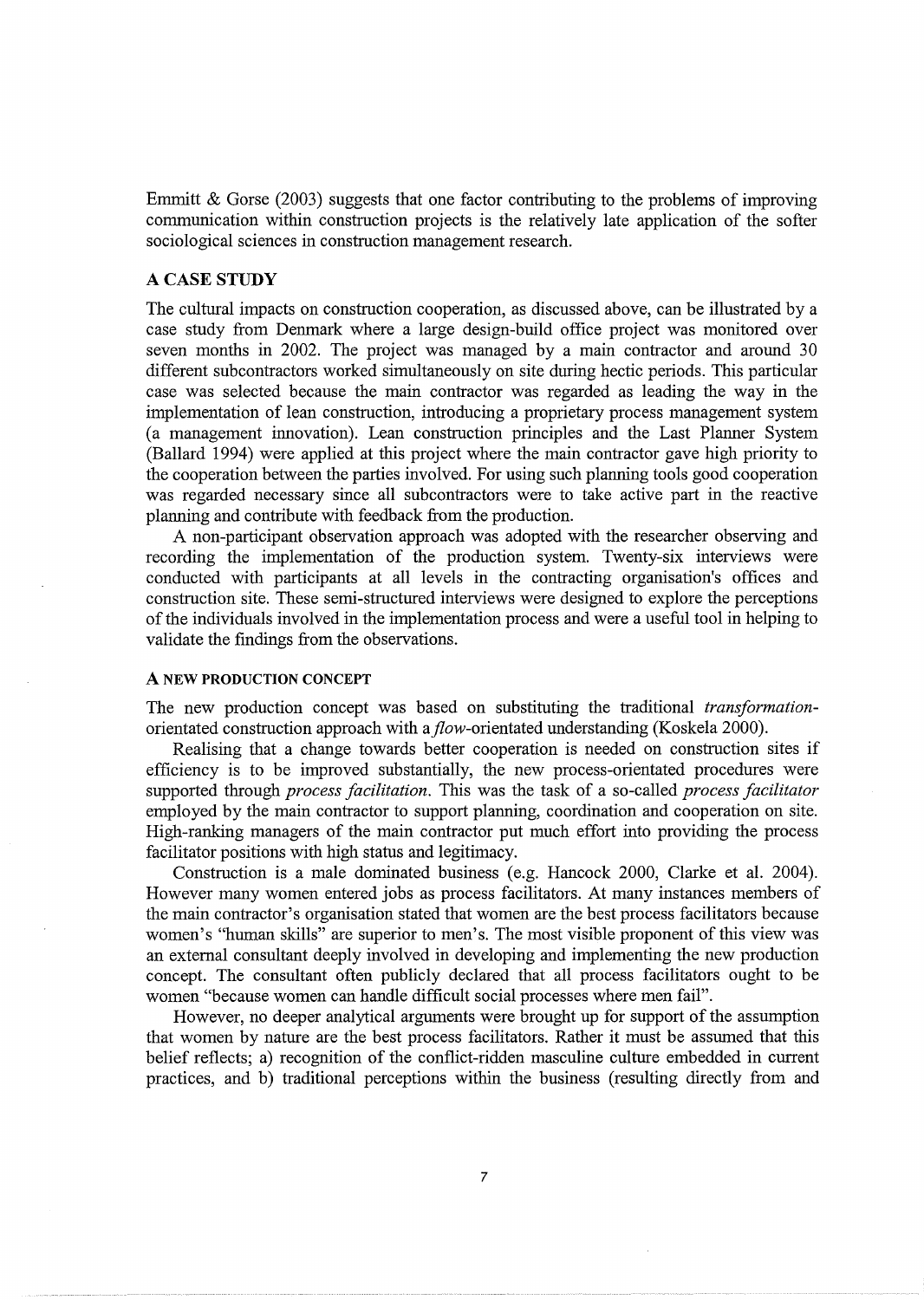preserved by *group-thinking)* and as such taken for granted. According to Alvesson (2001) most jobs are *sex-(gender-)typed.* Jobs are perceived as either masculine or feminine and subject to common interpretation about whether naturally practiced by men or women. Much indicates that the process facilitator role got sex-typed as female. An issue discussed later in this paper.

When interviewed, female process facilitators expressed that the efforts of providing the facilitator role high status had not been successful. However, several found that the development was positive and noticed that some men were showing interest of working in this position.

The main contractor's management was conscious about wanting a change in culture regarding how the phenomenon *construction* was perceived by those involved. Similarly it wanted to change the norms of cooperation from a mistrustful, conflict intensive, behaviour towards a cooperation attitude, enabling the project organisation to spend resources solving problems rather than disputing about them. The managers responsible declared that they wanted to change the current macho norms and implement softer values in the organisational culture. The management was, in other words, seeking to practice so-called "culture engineering". An ambitious aim in a business where project organisations are temporary and fragmented in terms of the different firms and professions that constitute them. Kunda ( 1992) delivers an illustrative example of the difficulties of successful culture engineering exercises, questioning whether managers will be able to see through the results when attempting to make constructive use of identity building mechanisms.

#### INTERPRETATION IN THE PROJECT ORGANISATION- CONSTRUCTION OF MEANING

The case study revealed certain patterns of behaviour and organisational response to the new production concept. For understanding cultural issues of introducing this new paradigm the most interesting aspects are not displayed behaviour and participant response in itself. Rather the central issue is *how* these expressions can be comprehended in terms of the participants underlying cultural interpretation through which meaning is constructed (e.g. Alvesson 2001, 2000).

In the following some of the most conspicuous observations from the case study will be presented:

## **Action**

Action carried strong symbolic value to participants on all organisational levels. Getting tasks and assignments done is often crucial to other parties. Builders know and understand that delays are sometimes unavoidable. Therefore informal judgement on other parties depends more on whether those have worked as hard as they could, rather than on whether work was finished on time. Focus is on getting work started and less on looking ahead. By statements as the following, participants described a weighty criteria of the social rewarding system on site: *"Better start on time, re-do work and finish delayed than start later and finish on time."* 

Despite broad support and understanding of the new principles participants were reluctant to report on their own progress. At work planning meetings (though labelled "informal", set very much alike traditional formal progress meetings) participants slipped back into old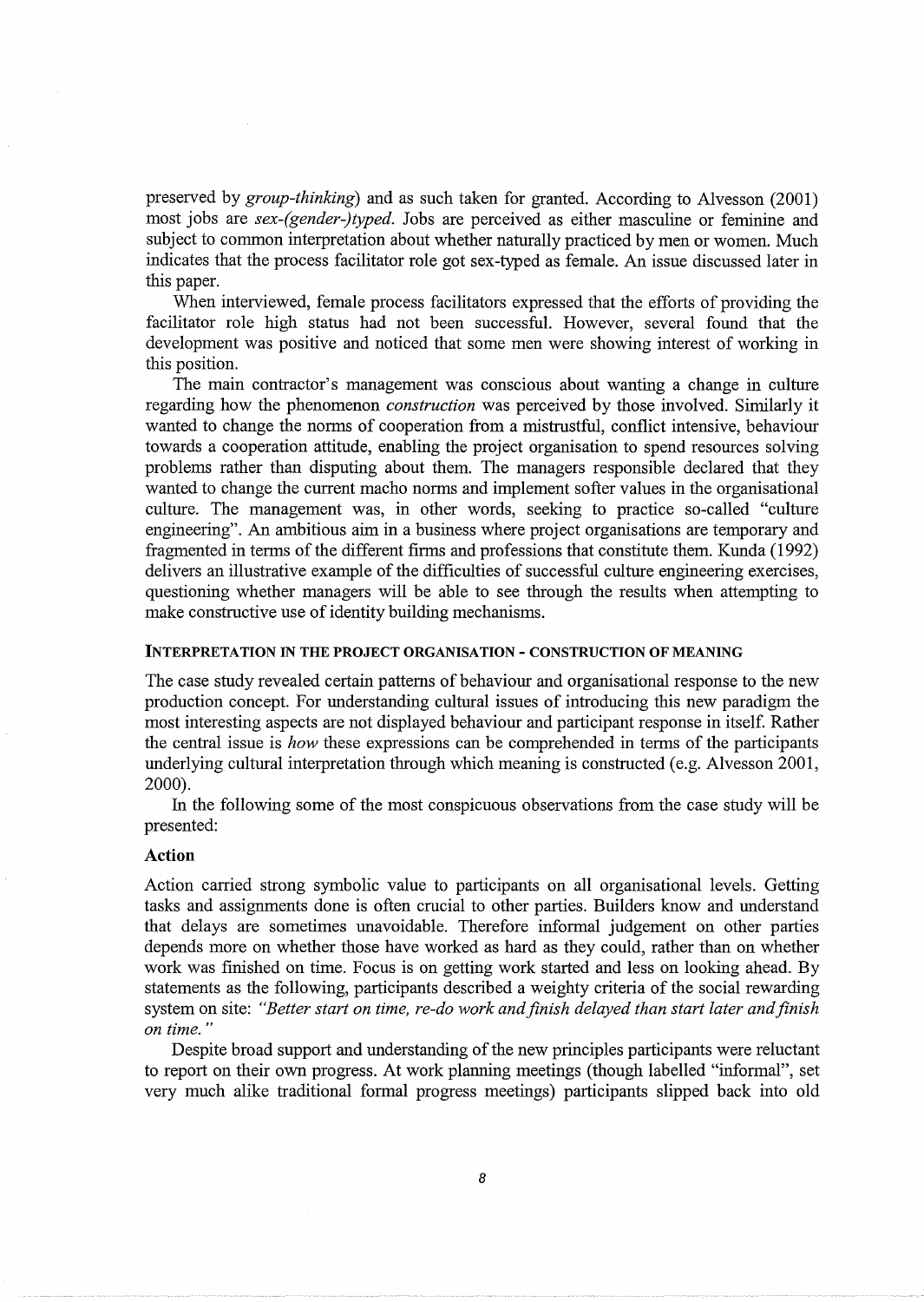roles, focusing on avoiding responsibility at the expense of eliminating future obstacles Many expressed fear that reports provided the main contractor with camouflaged means of control, e.g. for use in case of later disputes. Being controlled usually meets discomfort and/or resistance from those controlled (Alvesson 2001), (Kunda 1992). However, as meetings closed and participants broke up, foremen were usually very active exploiting the situation of being gathered to coordinate various tasks. While the meeting was obviously subject to ritualism, communication was subsequently practiced in' circles of smoking and chatting.

Generally foremen were far better at coordinating their upcoming assignments than clerks of work and contract managers who were not working full time on the site. The "part-time affiliation" weakened their integration in informal social systems and their look-ahead coordination was poor. Similar were their understanding of what certain specific tasks would involve. During meetings this group kept focusing on activities of past and near future (as already dealt with by foremen). And with a less developed system of social relations little, when any, coordination took place during breaks or when meetings had ended.

The paperwork implied in the new concept was not appreciated and especially foremen were very reluctant to fill in forms of any kind. Those activities were often referred to as "time wasted". Paperwork was not perceived as action.

#### **Personal qualities**

"Personal qualities" of people involved were often ascribed all kinds of project problems or successes. Participants noticed internal problems in the project management team. Project related problems were explained as deriving from this team's internal difficulties while little importance seemed to be paid to the fact that the project was technically very advanced and had started behind schedule for reasons out of hands of those involved. Few recognised that the project management team had just completed another large project with success, which was an important factor for the main contractor's choice of this particular team. When asked to explain the problematic development of the project, participants usually referred to the relatively minor constellation changes of the management team, taking the decisive importance of the individual for granted.

Despite the construction project's vulnerability to uncertainty and matters out of the hands of individuals, participants expressed a common belief that success or failure depend on key-persons more than on how work is done. References to "personal qualities" somewhere in the supply chain usually formed the starting point for analysis and explanation, even to technical problems occurring from combinations of causes connected to different areas of responsibility. This indicates deep-rooted "group thinking" as described by Alvesson (2001).

Considering that a project manager's influence on the production process itself is indirect (e.g. Howell & Koskela (2000)) and dependent on informal communication paths (Pietroforte 1997) it is remarkable how narrowly construction professionals were focusing on the individual manager rather than on *how* results are achieved. In many respects an irrational approach to reflecting on project management and processes, assurningly partly deriving from the Western culture's extreme focus on managers and their roles as described by Alvesson (2001).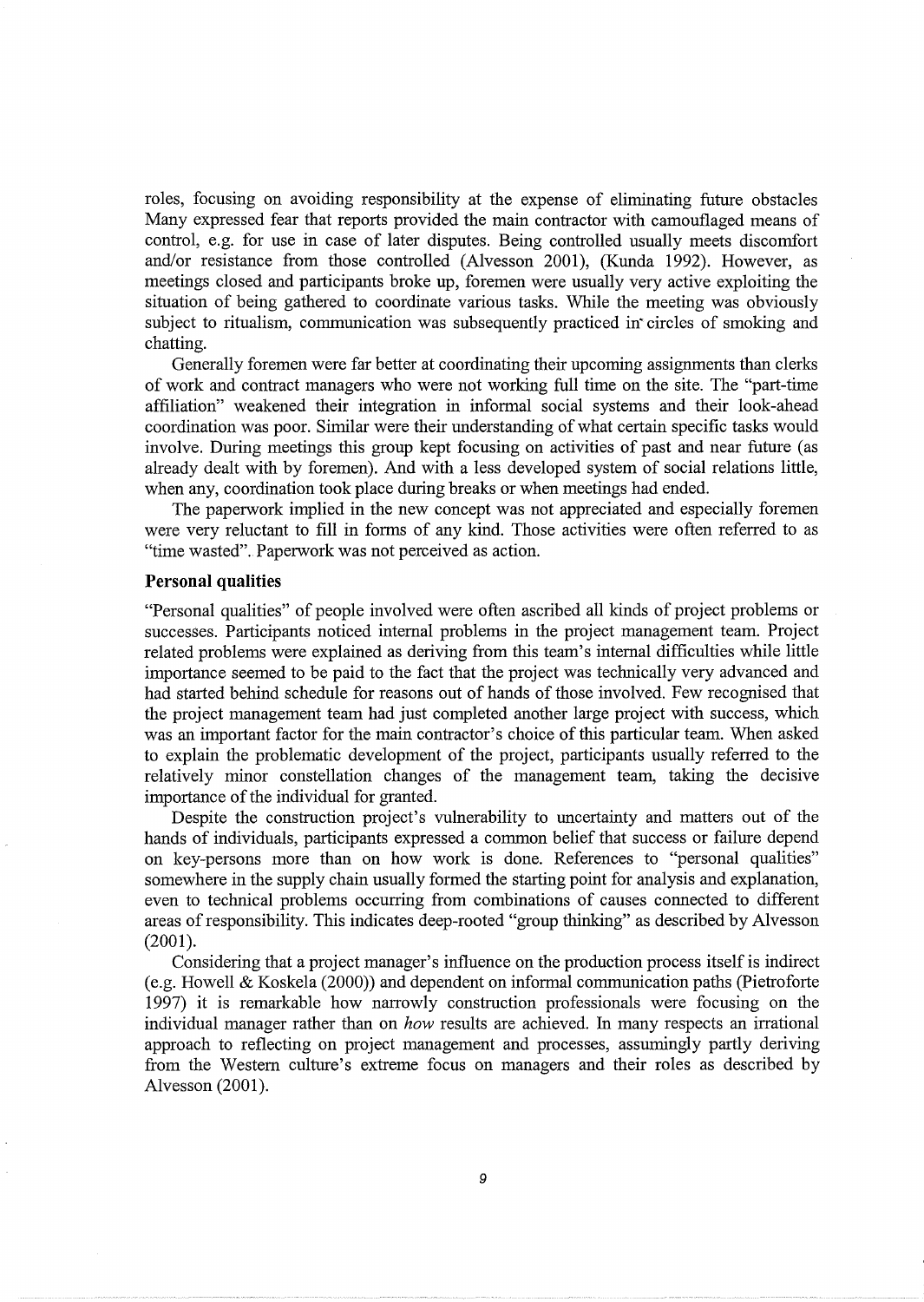The metaphor of "the culture as blinkers" (Alvesson 2001) may illustrate the cultural manifestation displayed through the emphasising of personal qualities and their assumed significance. Also the metaphor of "the culture as a frozen image of the world" may help understanding the importance ascribed this issue (e.g. Alvesson 2001).

#### **Power**

Power (and the manifestation of it) also appeared to form an artefact of great symbolic importance. Projects are fraught with conflicts and disputes (Tavistock 1966, Hancock 2000). Each project forms a frame for perpetual negotiation about getting preconditions for own responsibilities assigned priority and resources when re-planning is needed. Power was perceived as vital for successful performance in these situations. In the fragmented project organisation formal power (as according to hierarchal position) does not necessarily provide authority over sub-contractors and their employees who are responsible only for tasks as contractually specified. Authority follows he/she capable of making the work progress. Thus authority is strongly influenced by the situation in which it is applied. Therefore social relations set a scene for internal positioning in a system of asymmetric division of power and influence, widely determined by control of financial means.

Power relations are very influential concerning the development of organisational culture (Alvesson 2001). Therefore structural aspects affecting issues of power cannot be approached independently from their cultural implications. This difficulty of introducing process facilitation is illustrated in the following example from an educational seminar where participants recurrently expressed uncertainty about how to relate to the process facilitator role: "If *the process facilitator isn't responsible for contractual matters and can't sign financially, how can we then trust him/her?"* 

The metaphor of "culture as a regulator of profit/proceeds" (Alvesson 2001) may help provide an understanding of why a fragmented and temporary system of divergent interests and bargaining positions usually do not breaking down in practice. Even in conflicts with much to win and little to lose participants usually behave within certain norms experienced as natural, universal and everlasting.

## **DISCUSSION AND CONCLUDING COMMENTS**

The case study highlighted the importance attributed individual persons at certain positions. Equivalent to the Western culture's traditional focus on the role of the strong individual (Alvesson 2001), builders appeared to value action, personal qualities and power. Meyer & Rowan (1977) suggest that such phenomena may be explained by the formal rules generating inconsistencies why the ability to coordinate things in violation of these become highly valued.

The study showed that construction professionals did not perceive the lean construction concept in the way intended by the main contractor's management. Cultural interpretations constituted a considerable impediment to process-orientated cooperation in an otherwise traditional project organisation. Conflicts were nourished by unpredictability and absence of interest and responsibility concerning the total project performance. Project participants showed reluctance to share information and plan ahead. In spite of good will and common interests in improved coordination, the participants slipped back into old roles. There were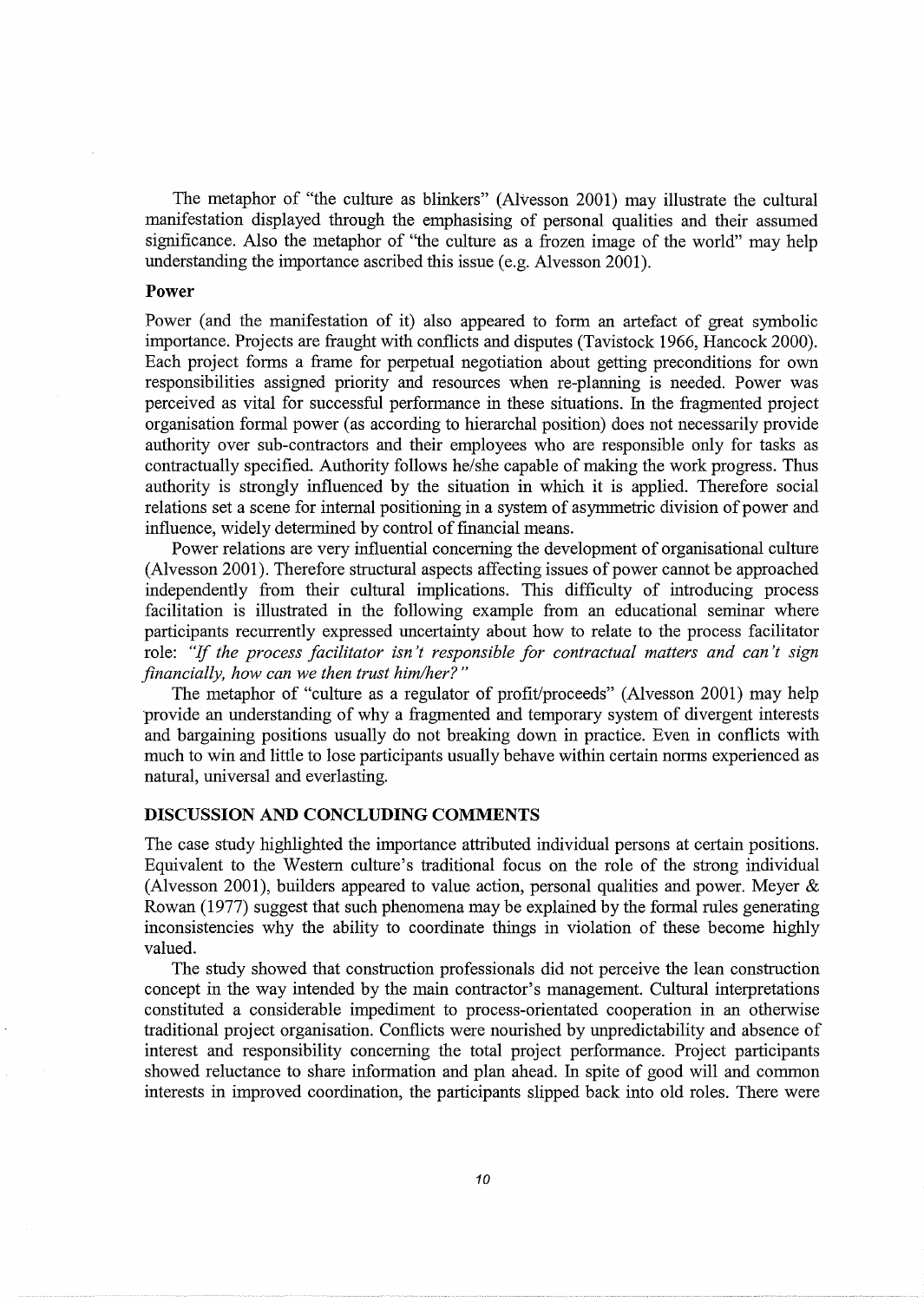indications that meeting situations were subject to ritualism and culturally interpreted as a scene for settling blame for current situation, not for planning ahead.

Process facilitation was not utilised as intended. Cooperation is traditionally conflictridden and formal procedures ignored. However observations supported conclusions of previous research by Tavistock (1966) that found that people cheated in carrying out formal roles, thus enabling informal collaboration. In other words; cooperation is currently taking place in informal social systems where culturally institutionalised norms are setting the scene for interaction. For the adoption of new process-orientated procedures it would appear to be crucial how these are culturally interpreted in the systems of social relations. Integrating the process facilitator role in the current situation thus requires that the role is, somehow, tangible in the informal systems of social relations.

With no formal power and control of individual tasks, a process facilitator can only obtain influence by virtue of the individual participants' belief in his/her "personal qualities" enabling him/her to have a say among other participants. Roles and professions characterised by action, firmness and insensitiveness - characteristic for roles traditionally found on construction sites – are typically seen as masculine (Alvesson 2001). In the masculine construction culture (Hancock 2000) it seems highly questionable whether heavy female sex- (gender-)typing of the facilitator role supports the process facilitator's integration in a male dominated project organisation.

The difficulties of implementing the new concept indicates a need for more comprehensive research investigating more thoroughly the existing construction paradigm in terms of process understanding and participants' identities in relation to roles and functions. Organisations innovating in essential structural ways bear considerable exposure to the cost of legitimacy when deviating from prescriptions of institutional myths (Meyer & Rowan 1977). Failure to effectively address such issues may present considerable risk to organisational implementation of lean construction.

The "lean opponent" Green (1999, 2000) criticises the lean construction research for omitting HRM issues and for assuming that principles originating from Japanese car manufacturing can be successfully transferred to a different cultural, organisational and structural context without further substantial adjustment. The case study indicated a need for further addressing these issues in terms of implementation.

With subcultures bound to trades and professions rather than individual organisations more research is needed to explore whether an "isolated" process of paradigm shift can be carried through in individual companies exclusively, or if the construction sector at large will need to be addressed for promoting the process-orientated understanding of construction as approached by lean construction and similar concepts.

When considering the vast professional fragmentation of construction, socio-technical methods may prove themselves too shallow for reaching the depth necessary for research to provide a sufficient cultural understanding the object studied.

Before concluding on the course for approaching any radical change to organisational working methods of construction it may thus be necessary to investigate the contextual social and cultural implications of process-orientated construction cooperation through methods of anthropological research.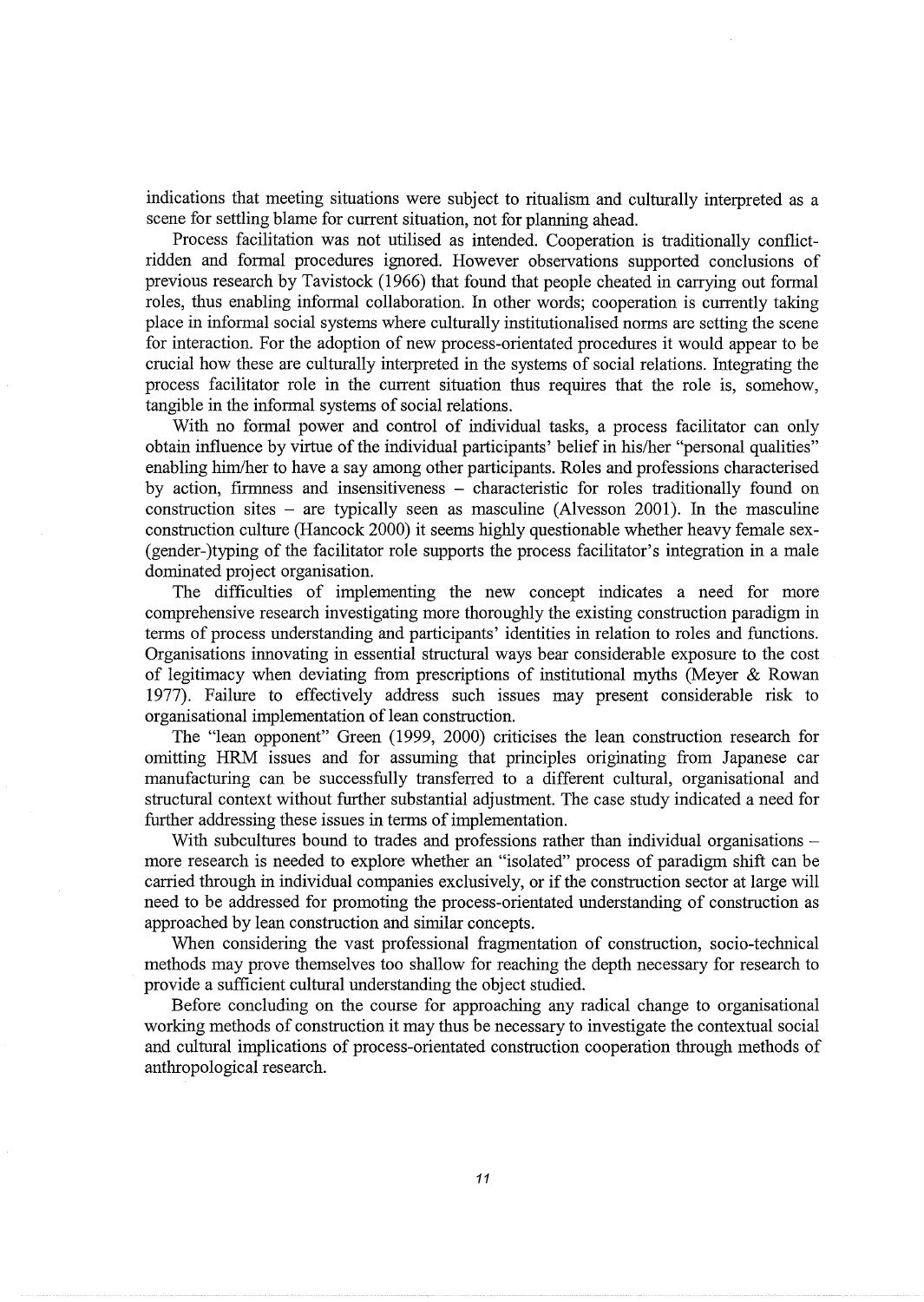Findings of this paper are partly based on empirical material from a Danish project. It is therefore not appropriate to draw universal conclusions on cultural issues of lean construction implementation. When studying cultural differences between construction professionals in Denmark and the UK, Hancock (2000) found more pronounced variation between the architects, civil engineers and building surveyors as groups of professionals than what comes to nationality. It must be assumed that the cultural challenges of implementing lean construction as discussed in this paper cannot merely be ascribed as an isolated Danish phenomenon. More research and discussion of experiences from different implementation programs throughout the world will be necessary in order to identify cultural impediments of lean construction application and how these may be addressed in general.

#### **REFERENCES**

Alvesson, M. (2000). *Ledning av kunskapsforetag.* (3. Uppl) Norstedts, Sweden.

- Alvesson, M. (2001). *Organisationskultur och Ledning.* Liber, Sweden.
- (Available in English under the title *Understanding Organizational Culture.* Sage Publications 2002).
- Ballard, G. (1994). *The Last Planner.* Northern California Construction Institute, Monterey, California, April.
- BAT (1997). Mobilitet mellem brancher og virksomheder. Bygge-, Anlægs- og Trækartellet, Denmark. (A study of mobility between sectors of trade and enterprises, The Cartel of Unions in the Building, Construction and Wood Sectors).
- Bosch, G. & Philips, P. (ed.) (2003). *Building Chaos An international comparison of deregulation in the construction industry.* Routledge, London.
- Clarke, L., Frydendal Pedersen, E., Michielsens, E., Susman, B. & Wall, C. (editors) (2004). *Women in Construction.* European Institute for Construction Labour Research, CLR, Bruxelles.

Egan, J. (1998). *Rethinking Construction,* DETR, London.

Eisenberg, E & Riley, P. (2001). *Organizational Culture. The Handbook of Organizational Communication: Advances in Theory, Research and Methods.* Thousand Oaks, Sage.

Emmitt, S. (1999). *Architectural Management in Practice.* Longman, Harlow.

Emmitt, S & Gorse, C. (2003). *Construction Communication.* Blackwell Publishing, Oxford.

Geertz, C. (1973). *The Interpretations of Cultures.* Basic Books, New York. (Reference from (Karreman & Alvesson 2001)).

Green, S.D. (1999). *The missing arguments of lean construction.* Construction Management and Economics 17, p. 133-137.

Green, S. D. (2000). *The Future of Lean Construction- A Brave New World.* Proceedings for The 8<sup>th</sup> Annual Conference on Lean Construction. Brighton, UK.

Hancock, M.R. (2000). *Cultural Differences between Construction Professionals in Denmark and United Kingdom.* SBI report 324.Danish Building Research Institute - SBI.

Hill. C.J. (1995). *Communication on construction sites.* Association of Researchers in Construction Management, 11<sup>th</sup> Annual Conference, September 18-20<sup>th</sup>, University of York, pp. 232-240.